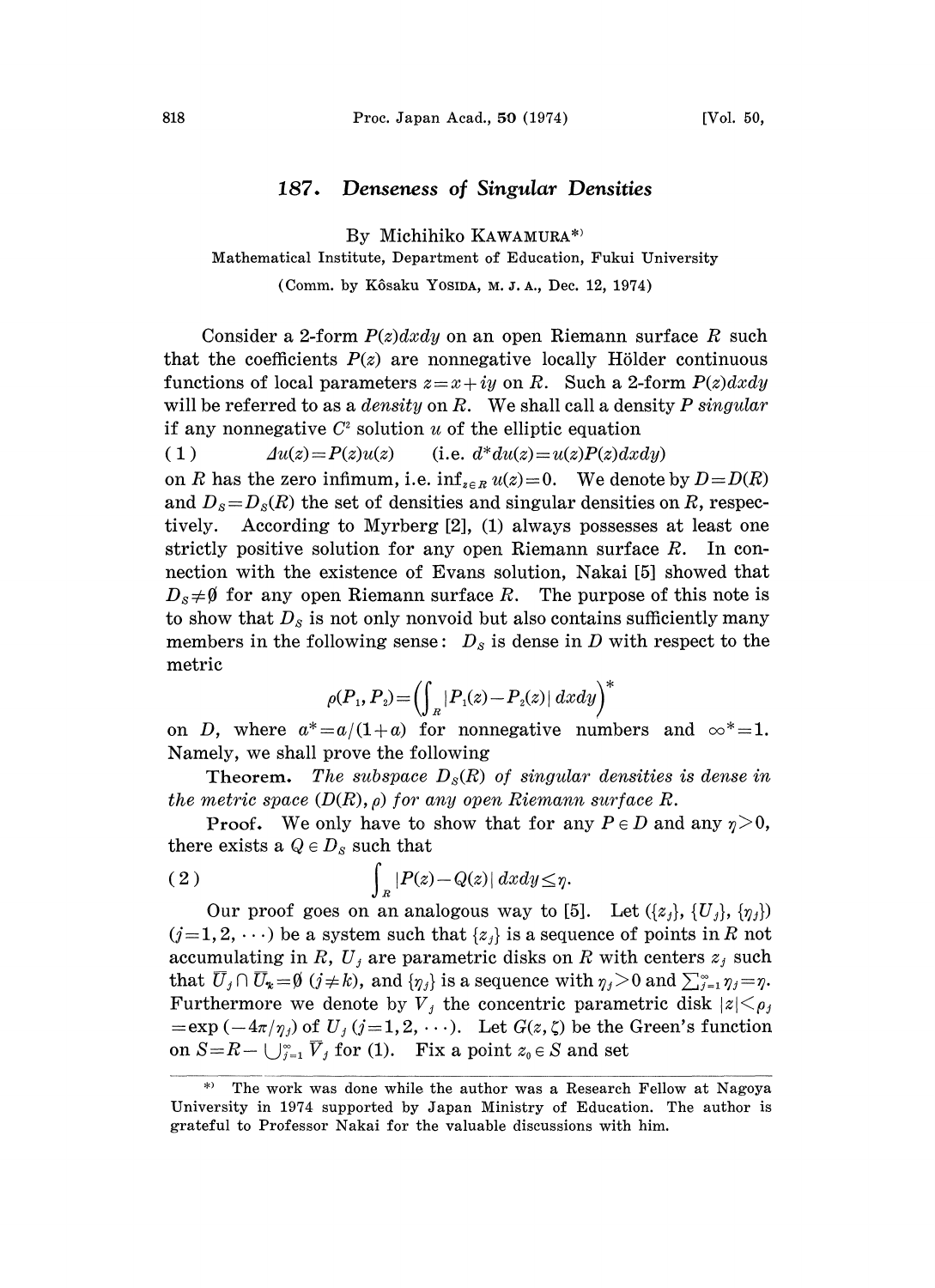(3) 
$$
\epsilon_j = \mathrm{Min}_{\zeta \in \partial V_j} \rho_j \frac{\partial}{\partial n_\zeta} G(z_0, \zeta).
$$

Since  $\varepsilon_i > 0$  (cf. Itô [1]), by Lemma 1 in [5], there exist densities  $P_i(z)dxdy$  on R whose supports are contained in  $V_i$  such that

(4) 
$$
|(P_j)_{j}^{\nu_j}(z_j)| \leq \varepsilon_j \left| \frac{1}{2\pi} \int_0^{2\pi} f(\rho_j e^{i\theta}) d\theta \right|
$$

for every  $f$  in  $C(\partial V_j)$  and  $\int_R P_j(z)dxdy\!\leq\!\eta_j$  for each  $j\!=\!1,2,\,\cdots$  , where  $P_f^v$  is the continuous function on  $\overline{V}$  such that  $P_f^v|\partial V=f$  and  $P_f^v$  is a solution of (1) on V. Using the above densities  $P_j$  we define

 $Q(z)dxdy = P(z)dxdy + \sum_{i=1}^{\infty} P_i(z)dxdy$ 

on R. Clearly  $Q(z)dxdy$  satisfies the inequality (2). We have to prove that  $Q \in D_s$ . Let  $u(z)$  be a nonnegative solution of  $\Delta u(z) = Q(z)u(z)$  on R. As in [5] take a regular exhaustion  ${R_j}_{j=1}^{\infty}$  of R such that  $z_0 \in R_1$ ,  $R_n \supset \bigcup_{j=1}^n \overline{V}_j$  and  $R-\overline{R}_n \supset \bigcup_{j=n+1}^{\infty} V_j$ . Consider a boundary function  $u_{n,k}$   $(n\leq k)$  for the region  $S_k=R_k-\bigcup_{j=1}^k \overline{V}_j$  such that  $u_{n,k}=u$  on  $B_n$  $=\bigcup_{j=1}^n \partial V_j$  and  $u_{n,k}=0$  on  $\partial S_k-B_n$ . Since  $Q(z)dxdy=P(z)dxdy$  on  $S_k$ ,  $u(z)$  is a nonnegative solution of (1) on  $S_k$ . Therefore the maximum principle for subharmonic functions yields

( 5 )  $P_{u_n}^{S_k}(z_0) \le u(z_0) \qquad (n=1, 2, \cdots; k=n+1, n+2, \cdots).$ Let  $G_k(z, \zeta)$  be the Green's function on  $S_k$  for (1). Then by the Green formula

(6) 
$$
P_{u_n,k}^{S_k}(z_0) = \frac{1}{2\pi} \sum_{j=1}^n \int_{\partial V_j} u(\zeta) \frac{\partial}{\partial n_{\zeta}} G_k(z_0,\zeta) ds_{\zeta}.
$$

On letting  $k \rightarrow \infty$  in (6), we deduce by (3) and (5) that

$$
(7) \qquad \qquad \sum_{j=1}^n \varepsilon_j \int_0^{2\pi} u(\rho_j e^{i\theta}) d\theta \leq 2\pi u(z_0)
$$

for every *n*. On the other hand, since  $u(z)=(P_j)_{u}^{\gamma}(z)$  on  $\partial V_j$  and  $Q\geq P_j$ on  $\bar{V}_j$ , the comparison principle yields

$$
u(z_j) \leq (P_j)_{u}^{\nu_j}(z_j) \qquad (j=1,2,\cdots).
$$

By the above inequality with (4), (7), and  $u \ge 0$ , we have that  $\lim_{j\to\infty} u(z_j) = 0$ , i.e. inf  $u=0$ . Thus we conclude that  $Q \in D_s$ . Q.E.D.  $=0$ , i.e. inf<sub>R</sub>  $u=0$ . Thus we conclude that  $Q \in D<sub>S</sub>$ .

Remark. Since the density 0 belongs to the  $\rho$ -closure of  $D_s(R)$ , we in particular have

( 8 )  $D_s(R) \cap L^1(R) \neq \emptyset$ 

which is the full content of Nakai [5]. We remark that  $L^{1}(R)$  cannot be replaced by  $L^p(R)$   $(1 \leq p \leq \infty)$  even for the simplest  $R = \{|z| \leq 1\}.$ 

First observe that if there exist a constant  $\delta > 0$  and a compact subset  $X$  of a hyperbolic Riemann surface  $R$  which is the closure of a regular subregion of  $R$  such that

$$
(9) \qquad \qquad \int_W H(z,\zeta)P(\zeta)d\zeta d\eta \leq 2\pi - \delta \qquad (\zeta = \xi + i\eta)
$$

for any  $z \in W \equiv R-X$ , where  $H(z, \zeta)$  is the harmonic Green's function